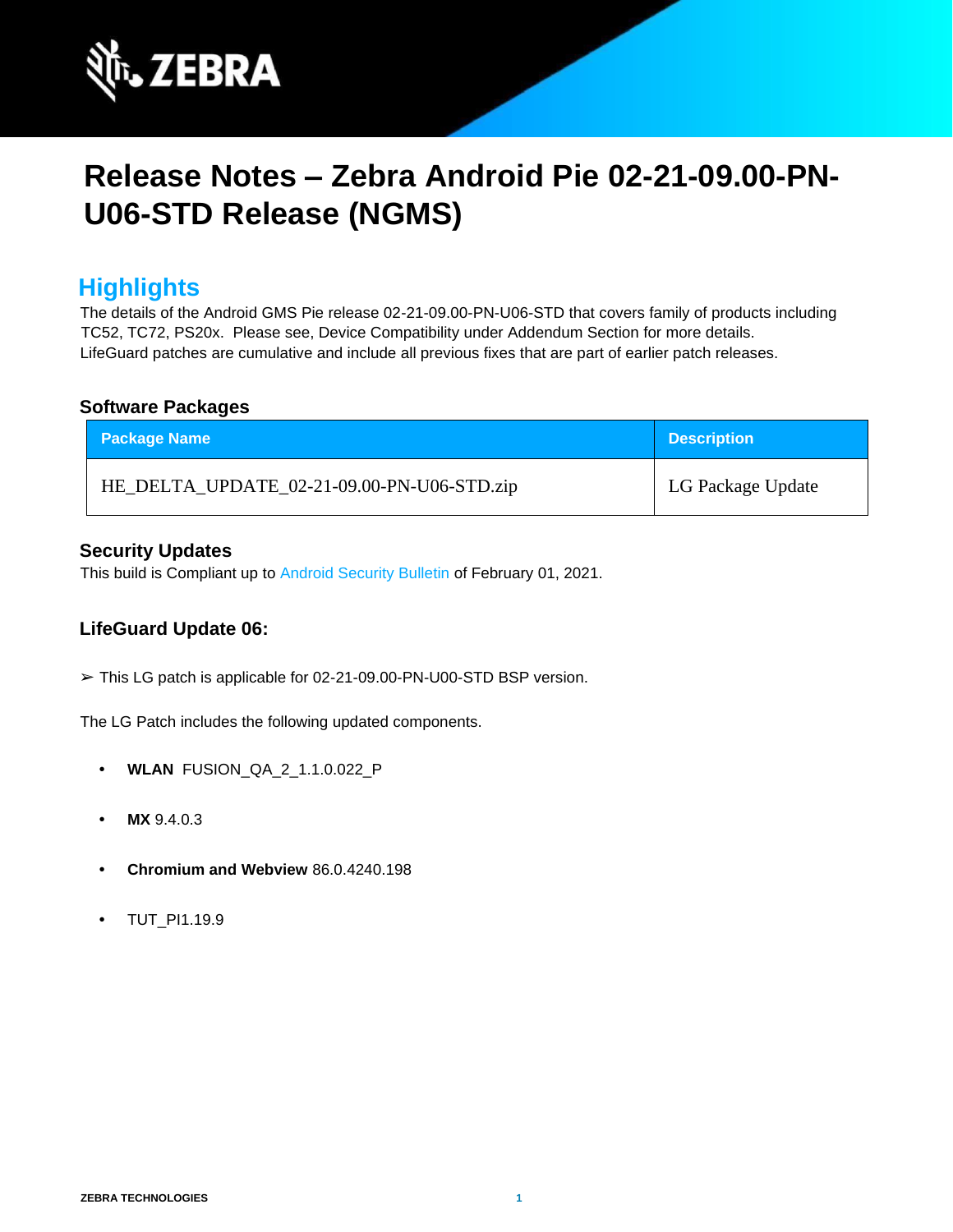

### **LifeGuard Update 02:**

➢ This LG patch is applicable for 02-21-09.00-PN-U00-STD BSP version.

The LG Patch includes the following updated components.

- **• WLAN** FUSION\_QA \_2.1.1.0.021\_P
- **• M**X 9.4.0.2 **Fixes**
- **•** SPR40289– Resolved an issue where disconnection is bluetooth audio connection with HS3100.
- **•** SPR 37883 Resolved an issue where PAC file with toLowerCase/toUpperCase were failing.

### **LifeGuard Update 01:**

➢ This LG patch is applicable for 02-21-09.00-PN-U00-STD BSP version.

The LG Patch includes the following updated components.

- WLAN FUSION\_QA \_2\_1.1.0.020\_P
- DataWedge 7.4.56
- EMDK 7.4.26.2426
- Osx QCT.90.9.6.43
- MX 9.4.0.1
- Stagenow 3.4.1.5

#### **Version Information**

Below Table contains important information on versions

| <b>Description</b> | <b>Version</b> |
|--------------------|----------------|
|--------------------|----------------|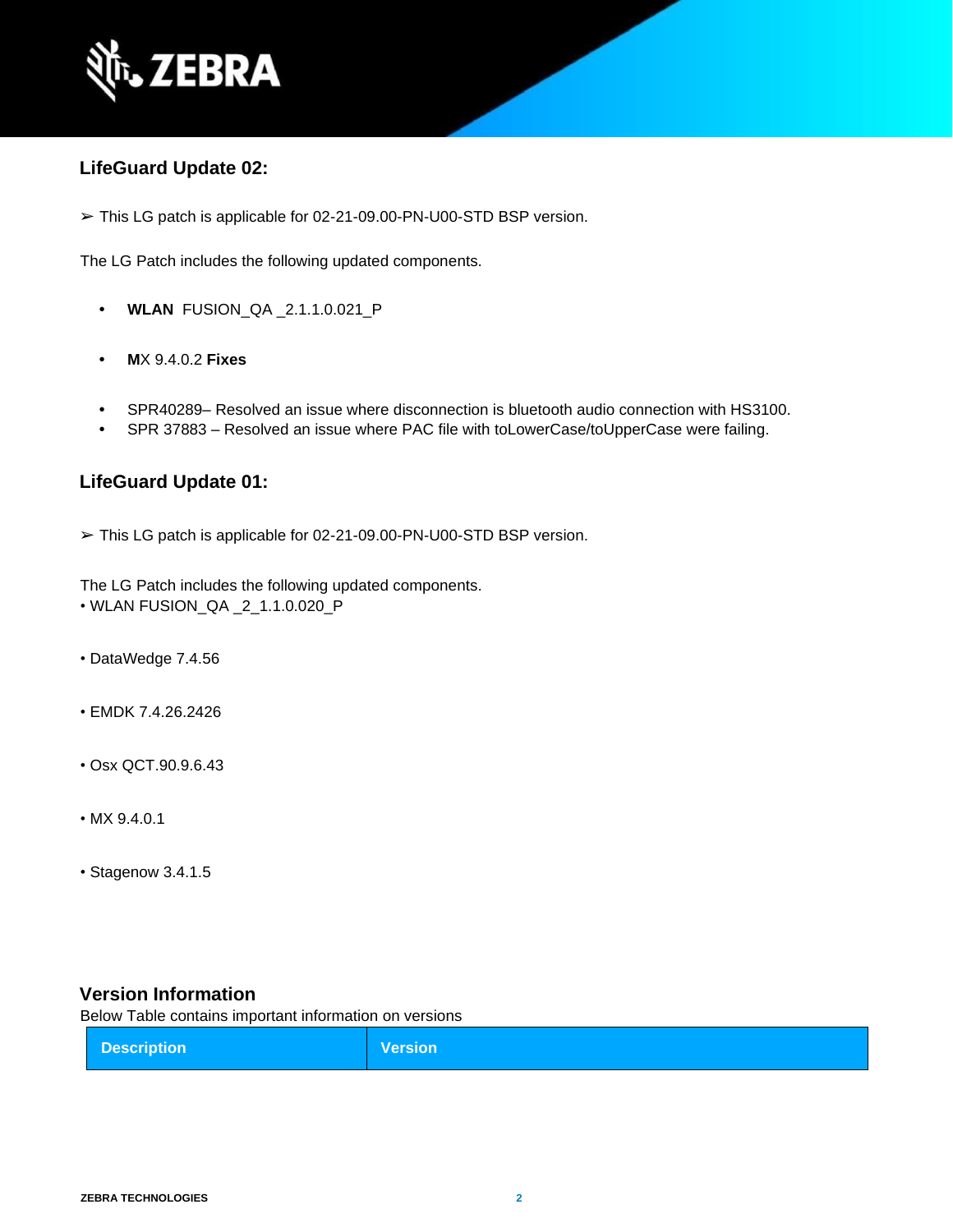

| Product Build Number        | 02-21-09.00-PN-U06-STD                              |
|-----------------------------|-----------------------------------------------------|
| <b>Android Version</b>      | 9                                                   |
| <b>Security Patch level</b> | February 01, 2021                                   |
| Linux Kernel                | 4.4.153                                             |
| <b>Component Versions</b>   | Please see Component Version under Addendum section |

### **New Features**

• Added support for Tianma display panel for TC72. This image is backward compatible with existing Innolux display.

### **Important Links**

- **Requirements and Instructions** 
	- [Installation and setup instructions](https://www.zebra.com/content/dam/zebra_new_ia/en-us/software/operating-system/helios/pie-os-update-instructions.pdf) 
		- + Zebra Techdocs
		- [Developer Tools](https://developer.zebra.com/)

### **Upgrade Options**

Below table provides detailed information on shortest path to upgrade based on current version of software.

| <b>Current</b>           | <b>Software Steps to get to this Release</b>                                                                                                                  |                 |
|--------------------------|---------------------------------------------------------------------------------------------------------------------------------------------------------------|-----------------|
| <b>Version on Device</b> |                                                                                                                                                               | <b>Comments</b> |
| $02-11-01.00-PN-UXX$     | Apply Full Package Update<br>HE_FULL_UPDATE_02-21-09.00-PN-U00-<br>STD.zip<br>Followed by<br>Apply Delta Update<br>HE_DELTA_UPDATE_02-21-09.00-PN-U06-STD.zip |                 |
|                          | 02-21-09.00-PN-Uxx Apply Delta Package Update<br>HE_DELTA_UPDATE_02-21-09.00-PN-U06-STD.zip                                                                   |                 |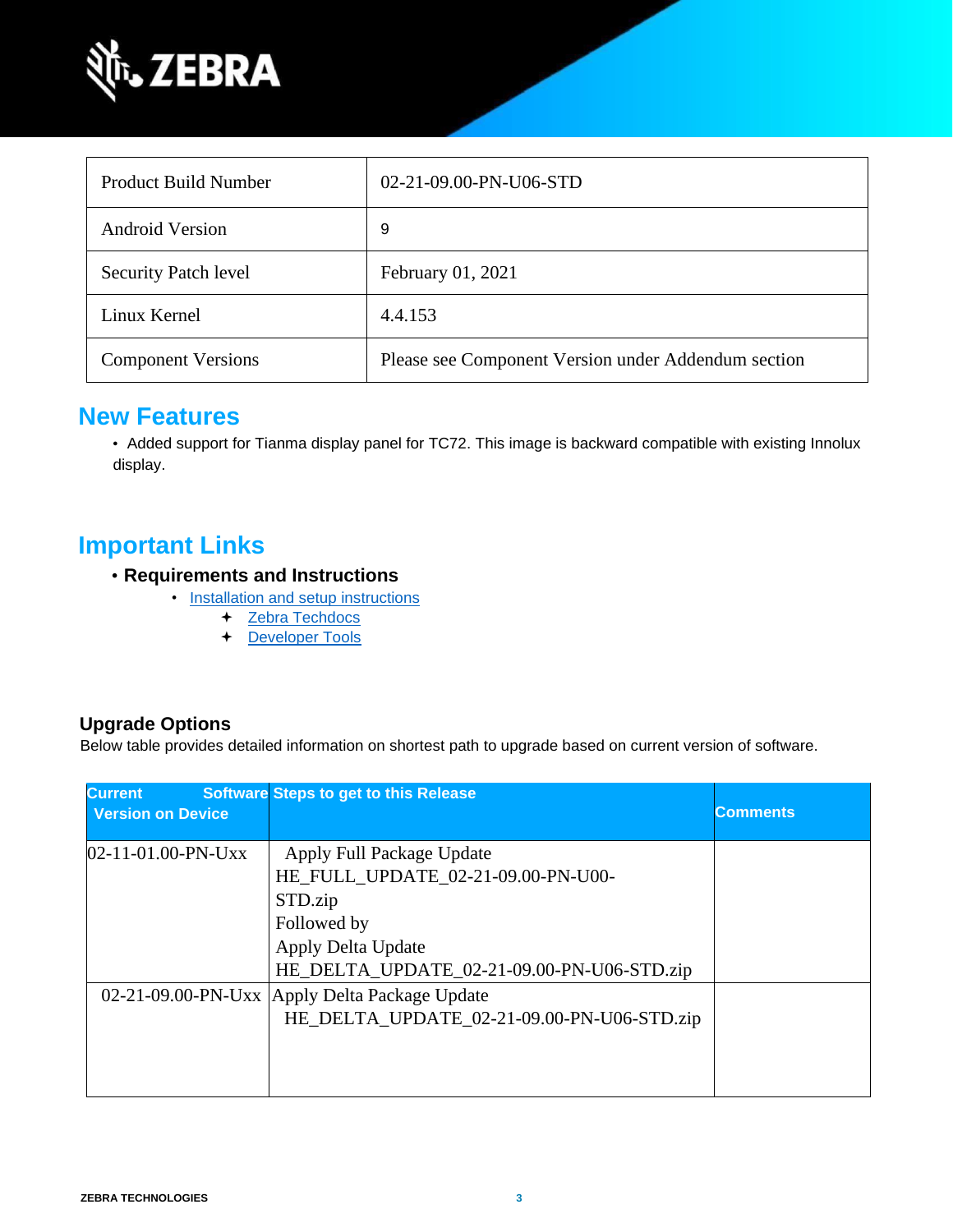

**NOTE:** The TC72 devices with Tianma display are not allowed to downgrade to Android P BSP 2.11.01 or older Oreo versions below BSP 01.30.04. To identify the display type on TC72 devices user can check the ro.config.device.display property using getprop command from adb shell –

For TC72 Innolux device – [ro.config.device.display]: [900] For TC72 Tianma device – [ro.config.device.display]: [512]

#### **Known Constraints and Workarounds**

Below are Known Constraints and workaround if applicable.

- **•** If VPN is configured with 'Always On' on a device, on a reboot, there is an intermittent occurrence of device not connecting to VPN server. User can work around the issue by configuring the VPN as not 'Always On'.
- **•** As per SPR40881 "Android P does not supports RS5100. Customer needs to upgrade to Android 10".

### **Addendum**

### **Device Compatibility**

This software release has been approved for use on the following devices.

| <b>Device</b><br><b>Family</b> | <b>Part Number</b>                                 | <b>Device Specific</b><br><b>Manuals and</b><br><b>Guides</b> |
|--------------------------------|----------------------------------------------------|---------------------------------------------------------------|
| <b>TC52</b>                    | TC520K-2PEZU4P-CN                                  | <b>TC52 Home Page</b>                                         |
| <b>TC72</b>                    | TC720L-0ME24B0-CN                                  | <b>TC72 Home Page</b>                                         |
| <b>PS20</b>                    | PS20J-B2G2CN00<br>PS20J-P4G2CN00<br>PS20J-P4H1CN00 | <b>PS20 Home Page</b>                                         |

#### **Component Versions**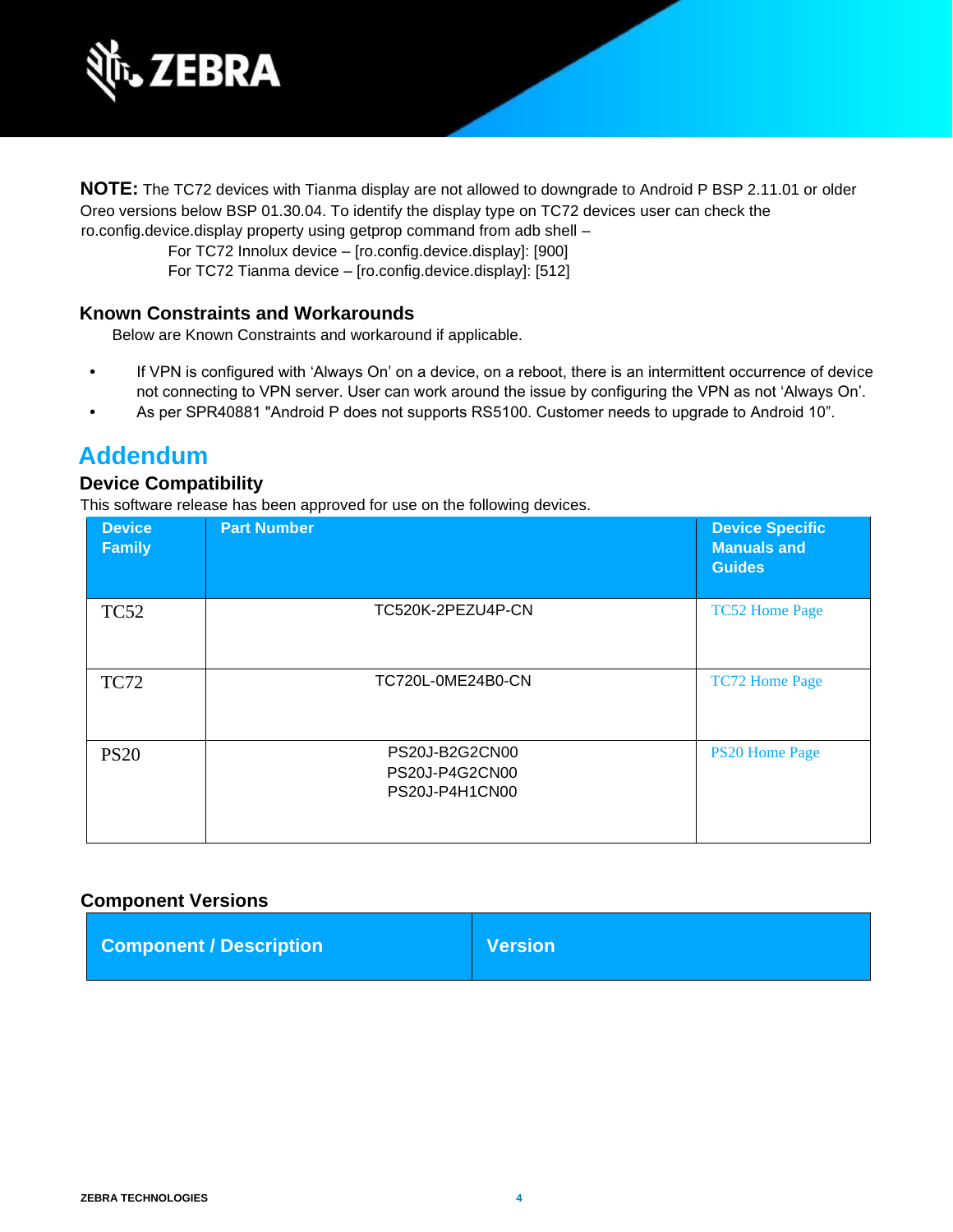

| ActiveEdge                       | 2.7.4                          |
|----------------------------------|--------------------------------|
|                                  |                                |
| AnalyticsMgr                     | 2.4.0.1251                     |
|                                  |                                |
|                                  |                                |
| Audio (Microphone and Speaker)   | 0.12.0.0                       |
|                                  |                                |
| <b>Battery Management</b>        | Version: 1.4.2                 |
|                                  |                                |
| <b>Battery Swap</b>              | Version: 2.1.1                 |
|                                  |                                |
|                                  |                                |
| <b>Bluetooth Pairing Utility</b> | Version 3.16                   |
| PS20 Cradle                      |                                |
|                                  |                                |
|                                  | Utility 1.01<br>FWUpdater: 1.0 |
|                                  |                                |
| DataWedge                        | 7.4.56                         |
|                                  |                                |
|                                  |                                |
| Device Central                   | 2.2.0.8                        |
|                                  |                                |
| Diagnostic Tool                  | $\sf NA$                       |
|                                  |                                |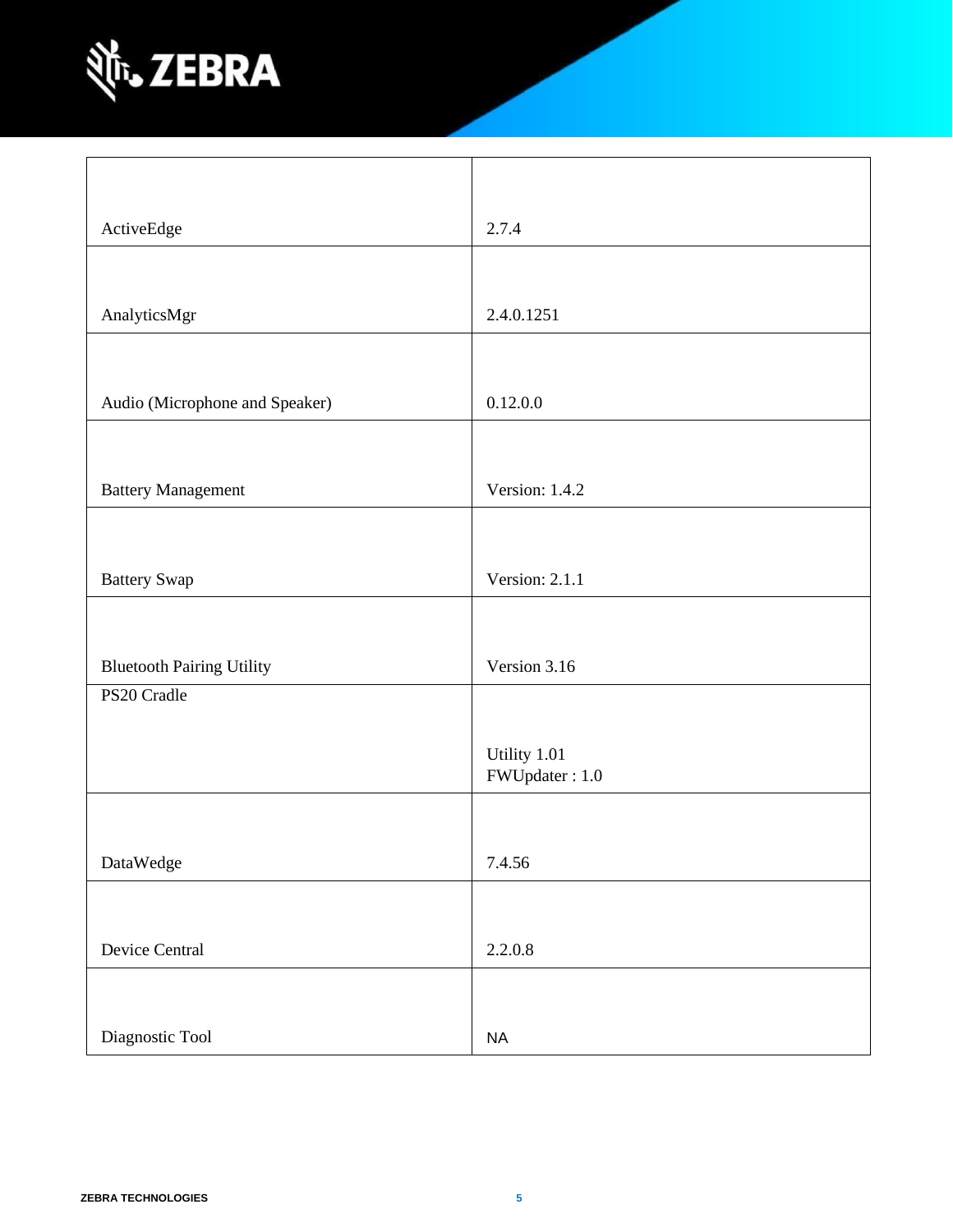

| <b>EMDK</b>                       | 7.4.26.2426                     |
|-----------------------------------|---------------------------------|
|                                   |                                 |
| Enterprise Keyboard               | 2.2.2.3                         |
|                                   |                                 |
| Fota                              | 1.0.0.5                         |
|                                   |                                 |
| License Manager and License Agent | version 3.2.0 and version 3.2.0 |
|                                   |                                 |
| <b>MSRN</b>                       | 2.01                            |

| <b>MX</b>                    | MXMF version: 9.4.0.3                |
|------------------------------|--------------------------------------|
|                              |                                      |
| <b>NFC</b>                   | NFC_NCIHALx_AR40.9.3.0               |
|                              |                                      |
| <b>OSX</b>                   | QCT.90.9.6.43                        |
|                              |                                      |
| PTT Express                  | 3.1.42                               |
|                              |                                      |
| Rxlogger and RxLoggerUtility | Version 6.0.0.0 and Version: 2.0.5.0 |
|                              |                                      |
| <b>Scanning Framework</b>    | 22.1.17.0                            |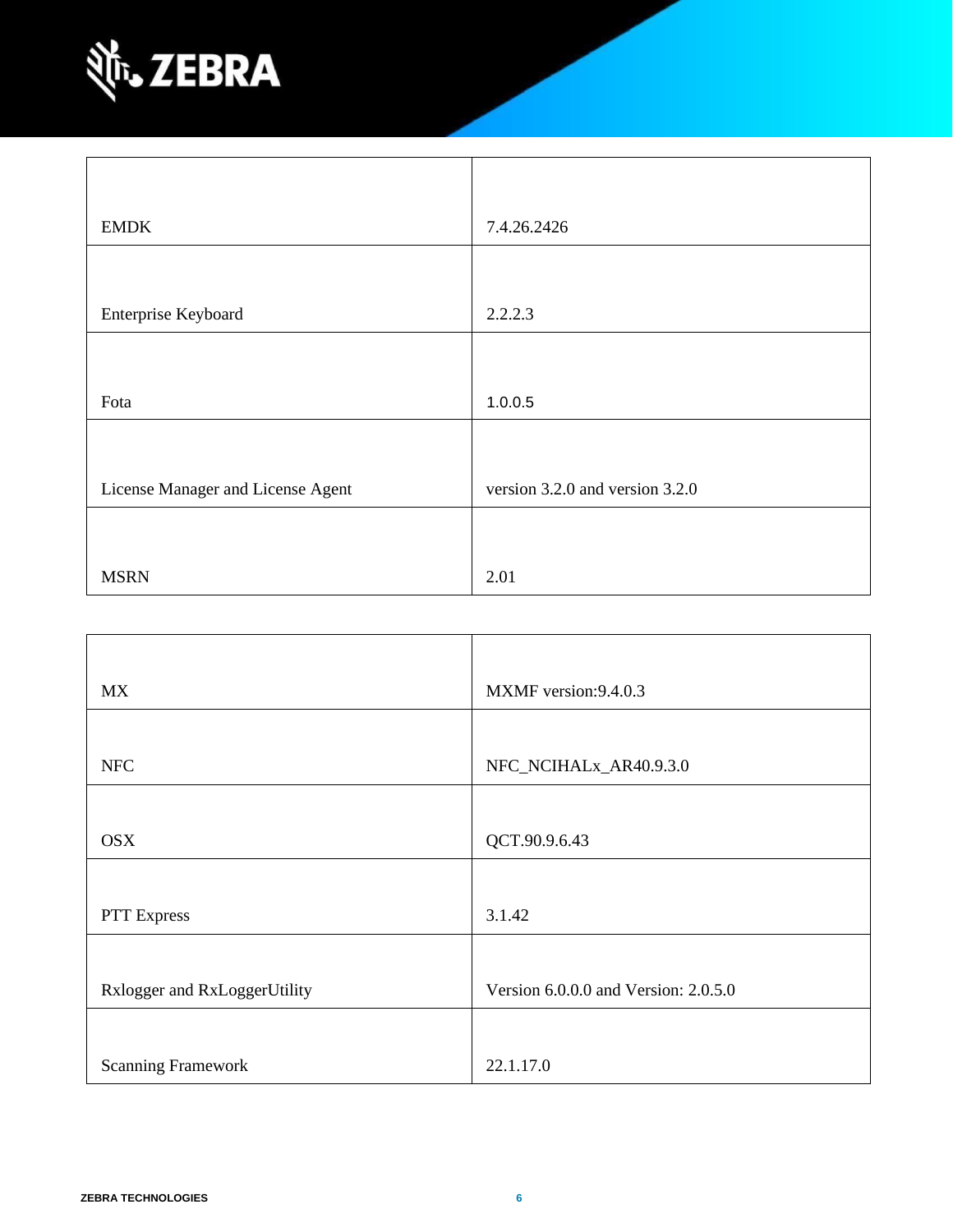

| Simulscan               | Version: 4.0.5 and SimulscanEngine 3.2.3                      |
|-------------------------|---------------------------------------------------------------|
|                         |                                                               |
| WorryFree Wifi Analyzer | WFW_QA_2_3.0.0.009_P                                          |
| StageNow                |                                                               |
|                         | 3.4.1.5                                                       |
| <b>Touch Panel</b>      |                                                               |
|                         | TC52: 1.8.3-Finger 2-0<br>TC72: 2.0.1-Finger 1-0<br>PS20: v08 |
|                         |                                                               |
| <b>WLAN</b>             | FUSION_QA_2_1.1.0.022_P                                       |
|                         |                                                               |
| Zebra Bluetooth         | 2.1                                                           |
|                         |                                                               |
| Zebra Data Service      | 9.0.0.1210                                                    |
|                         |                                                               |
| Zebra Volume Control    | 2.2.0.8                                                       |
|                         |                                                               |
| Zebra Folders           | 9.1                                                           |
|                         |                                                               |
| Webview                 | 86.0.4240.198                                                 |

## **Revision History**